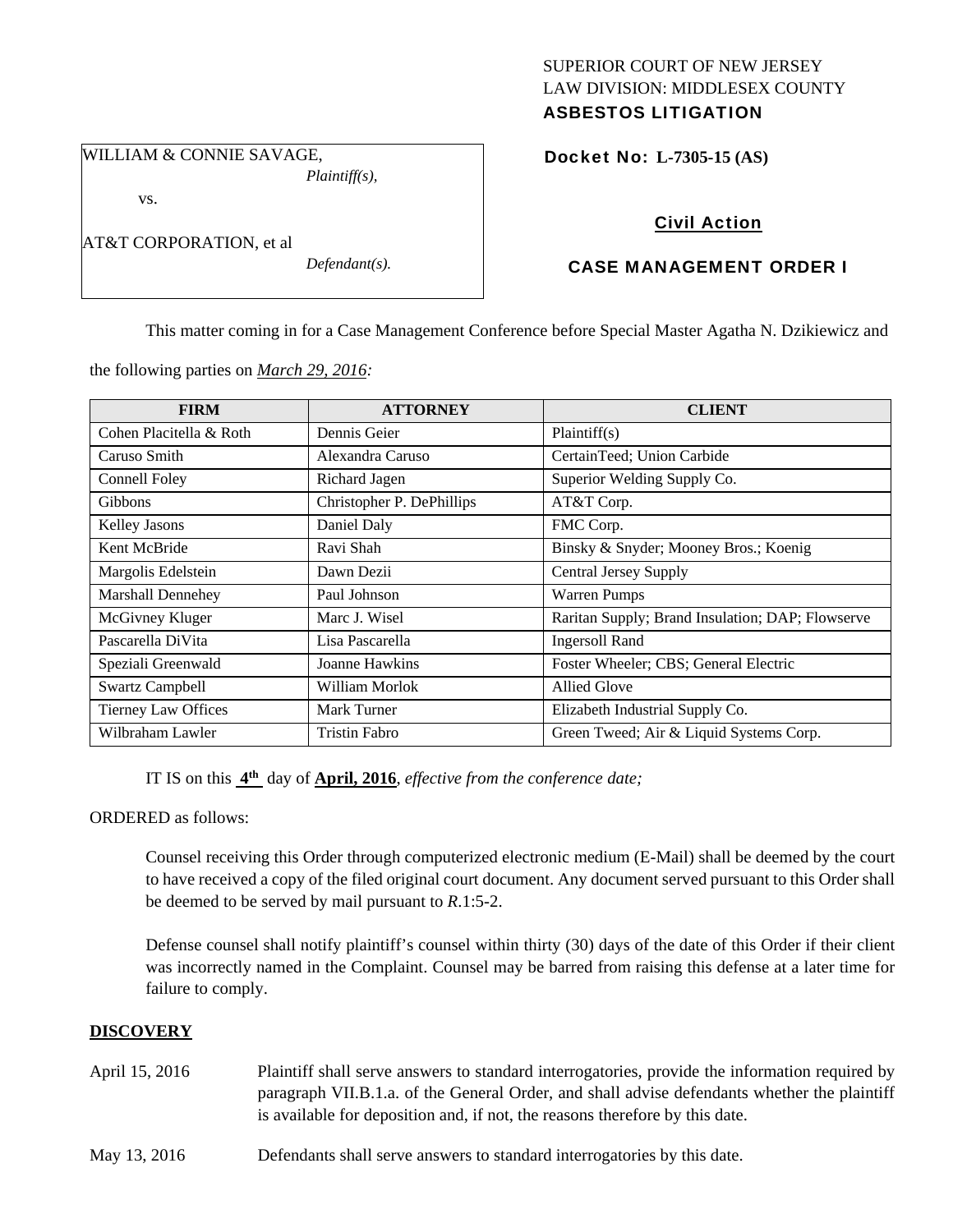| May 31, 2016       |            | Plaintiff shall propound supplemental interrogatories and document requests by this date.                                                                                                     |
|--------------------|------------|-----------------------------------------------------------------------------------------------------------------------------------------------------------------------------------------------|
| July 1, 2016       | date.      | Defendants shall serve answers to supplemental interrogatories and document requests by this                                                                                                  |
| May 31, 2016       |            | Defendants shall propound supplemental interrogatories and document requests by this date.                                                                                                    |
| July 1, 2016       | date.      | Plaintiff shall serve answers to supplemental interrogatories and document requests by this                                                                                                   |
| September 30, 2016 | this date. | Plaintiff depositions shall be concluded by this date. Plaintiff's counsel shall contact the<br>Special Master within one week of this deadline if plaintiff depositions are not completed by |
| November 30, 2016  | completed. | Fact discovery, including depositions, shall be completed by this date. Plaintiff's counsel shall<br>contact the Special Master within one week of this deadline if all fact discovery is not |
| December 30, 2016  |            | Depositions of corporate representatives shall be completed by this date.                                                                                                                     |

## **EARLY SETTLEMENT**

January 13, 2017 Settlement demands shall be served on all counsel and the Special Master by this date.

# **SUMMARY JUDGMENT MOTION PRACTICE**

| January 20, 2017   | Plaintiff's counsel shall advise, in writing, of intent not to oppose motions by this date. |
|--------------------|---------------------------------------------------------------------------------------------|
| February 3, $2017$ | Summary judgment motions shall be filed no later than this date.                            |
| March 3, 2017      | Last return date for summary judgment motions.                                              |

## **MEDICAL DEFENSE**

|                                      | Defendants shall identify its medical experts and serve medical reports, if any, by this date.<br>In addition, defendants shall notify plaintiff's counsel (as well as all counsel of record)<br>of a joinder in an expert medical defense by this date. |  |
|--------------------------------------|----------------------------------------------------------------------------------------------------------------------------------------------------------------------------------------------------------------------------------------------------------|--|
| September 30, $2016$<br>May 12, 2017 | Plaintiff shall serve medical expert reports by this date.                                                                                                                                                                                               |  |
| April 15, 2016                       | Plaintiff shall serve a diagnostic medical report and any medical records in plaintiff's<br>possession by this date.                                                                                                                                     |  |
| April 29, 2016                       | Plaintiff shall serve executed medical authorizations by this date.                                                                                                                                                                                      |  |

#### **LIABILITY EXPERT REPORTS**

| April 7, 2017 | Plaintiff shall identify its liability experts and serve liability expert reports or a certified expert<br>statement by this date or waive any opportunity to rely on liability expert testimony. |
|---------------|---------------------------------------------------------------------------------------------------------------------------------------------------------------------------------------------------|
| May 12, 2017  | Defendants shall identify its liability experts and serve liability expert reports, if any, by this<br>date or waive any opportunity to rely on liability expert testimony.                       |

\_\_\_\_\_\_\_\_\_\_\_\_\_\_\_\_\_\_\_\_\_\_\_\_\_\_\_\_\_\_\_\_\_\_\_\_\_\_\_\_\_\_\_\_\_\_\_\_\_\_\_\_\_\_\_\_\_\_\_\_\_\_\_\_\_\_\_\_\_\_\_\_\_\_\_\_\_\_\_\_\_\_\_\_\_\_\_\_\_\_\_\_\_\_\_\_\_\_\_\_\_\_\_\_\_\_\_\_\_\_